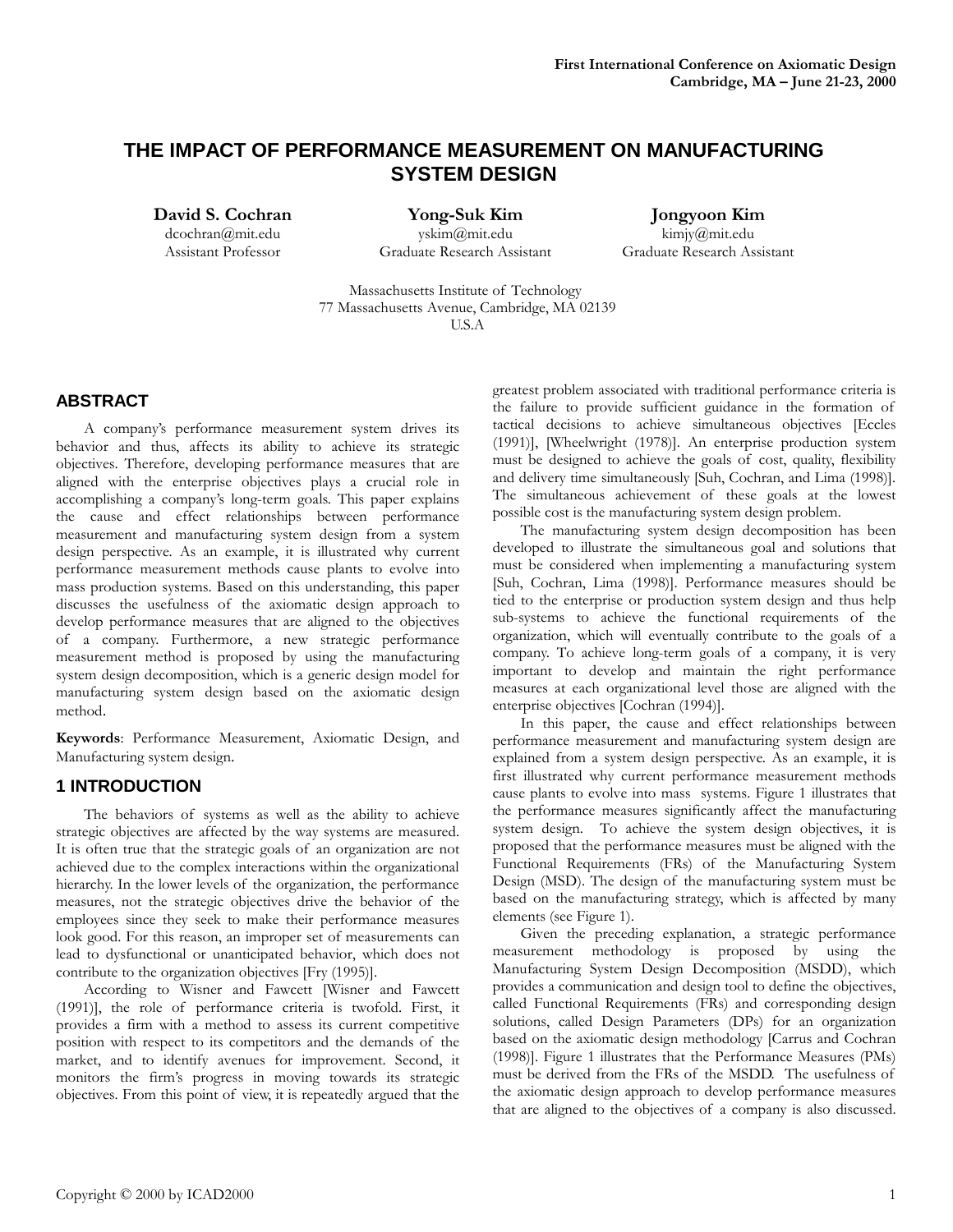Figure 2 illustrates that today's PMs dictate the FRs of the MSD and are not connected with the enterprise goals and strategy.



*Figure 1. Performance Measures to Achieve the Goals of the Manufacturing System Design and Production System Design*



## **2 UNIT COST EQUATION AND MASS MANUFACTURING SYSTEM DESIGN**

The traditional manufacturing cost accounting system, which is now widely used as the basis for manufacturing management decisions, was developed in the 1920s by du-Pont and General Motors [Johnson and Kaplan (1987)]. This management cost accounting approach is based on the realities of the 1920s, when direct labor was a single dominant factor of all manufacturing costs other than raw materials. Consequently, this cost accounting system typically equates "cost" with direct labor cost. All other costs are "miscellaneous," then lumped together as an overhead, which are then allocated based on direct labor time. In this management cost accounting system, the unit cost equation for estimating product cost is given by equation (1) [Horngren, et al. (1999)].

$$
\mathbf{a} = \frac{(C_{dl} + C_m + C_{oha})}{N_p}
$$
  
\n
$$
C_{dl} = W_{dl} \times DL_p, C_{oha} = \mathbf{b} \times C_{olp}, \quad \mathbf{b} = \frac{DL_p}{DL_{bol}}
$$

where  $\boldsymbol{a}$  = unit cost of product,  $C_{dl}$  = direct labor cost,

- $W_{dl}$  = wage of direct labor per hour  $C_m$  = materialcost,  $C_{\text{oha}}$  = overheadallocation of product, (1)
- $\bm{b}$ = burden rate,  $C_{ohp}$  = total plant overheadcost,
- $DL_p$  = direct labor hours comsumed by the product
- $DL_{tot}$  = total direct labor hours of plant
- $N_p$  = number of parts produced

This unit cost equation measures the performance of an outdated production environment in which direct labor is the dominant factor of production cost.

### **2.1 UNIT COST COUPLED WITH OPERATION-FOCUSED ENGINEERING**

The traditional unit cost equation shown in equation (1) has long been the performance measure of manufacturing cost. If we combine the operation-focused engineering, which is a term that describes the design and optimization of single manufacturing process or machine in the isolation of the product flow [Shingo (1989)], and the unit cost equation method, the departmental mass environment is the typical result. Capacity for each operation is calculated by

$$
\mathbf{m}_{i} = \frac{Y_{i}}{X} = \frac{\sum_{j=1}^{N} M_{CT_{ij}}}{X}
$$
 (2)

where,

 $m_i$  = number of machines for operation *i* 

- $Y_i$  = total processing time required per day for operation *i*
- $X =$ available operating time per day
- $N =$  number of different products
- $M_{cr_{ij}}$  = machining cycle time for operation *i* and product *j*

A departmental plant layout is then the result of the machining capacity calculation given by equation (2). Each department in the plant corresponds to a processing operation. The type of automation that results from this type of "system design" has been referred to as "islands of automation" [Amber and Amber (1962)]. Furthermore, the people in this type of manufacturing system typically operate one or at most two machines. The departmental, mass manufacturing fabrication environment is illustrated by Figure 3. This figure illustrates a plant layout in which 78 billion part flow-pat combinations are possible [Duda, et al. (1999)]. Figure 4 illustrates the operationbased processing environment in which one-person, operates one machine. In this environment the unit labor cost is coupled with the production rate of the machine.



*Figure 3. Schematic View of Departmental Mass Production System Layout*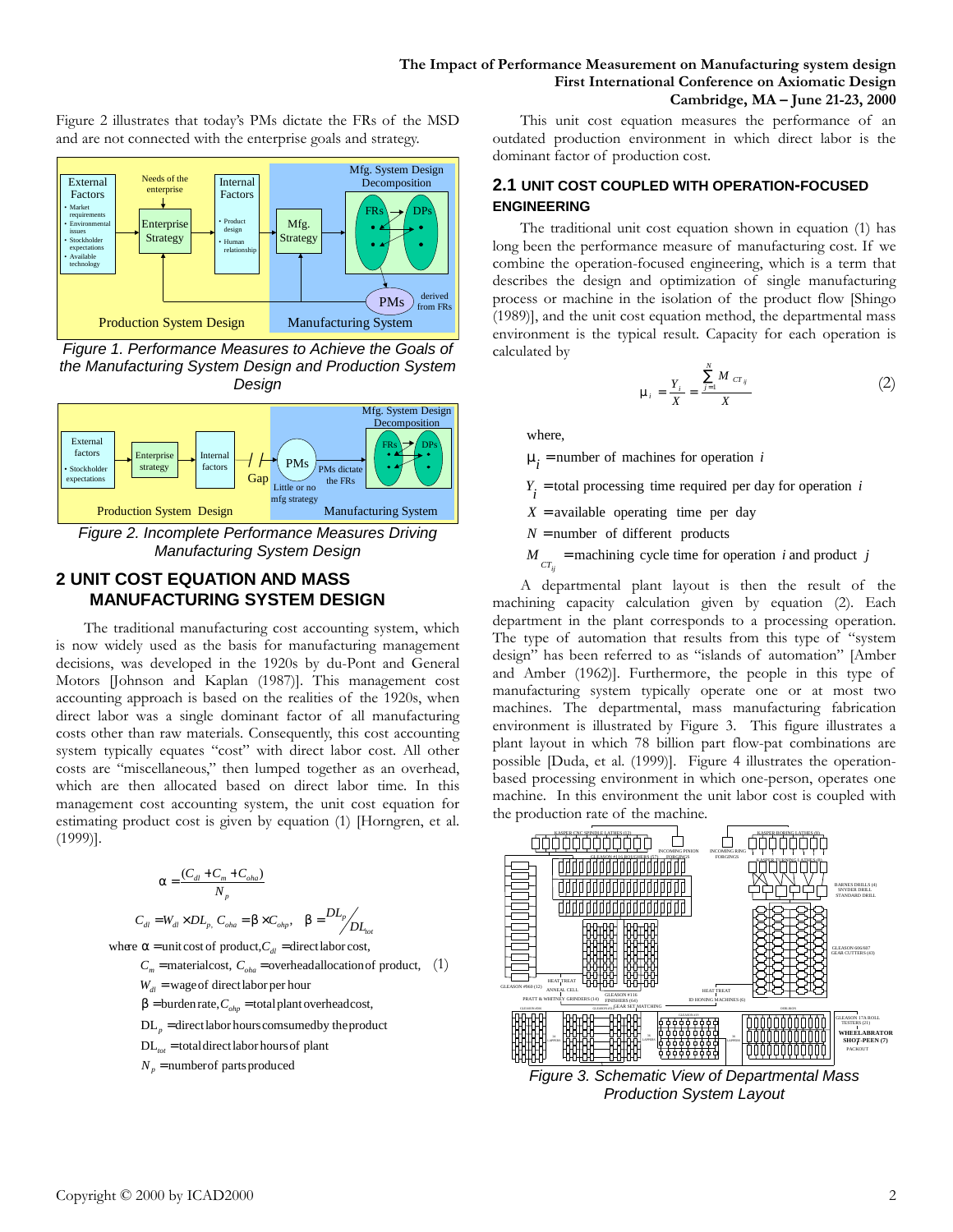

*Figure 4. Traditional One Machine per One Operator Situation*

Enterprises that utilize equation (1) as their cost accounting system attempt to reduce unit cost by determining at least three FRs which affect the mass manufacturing system design.

- *FR 1*: Eliminate the need for direct labor:  $DL_p \rightarrow 0$
- *FR 2*: Increase the number of units / time to infinity:  $N_p \rightarrow \infty$
- *FR 3*: Reduce labor wage:  $W_{dI} \rightarrow 0$

It is assumed that *Cm* cannot be decreased in the preceding analysis.

To eliminate the need for direct labor, automated machines are implemented as the design parameter (DP) to minimize the direct labor time (see Figure 5). The second FR to achieve unit cost reduction is to maximize the number of units produced during a certain time interval. Increasing the processing speed of the machine becomes the DP to achieve this FR (see Figure 6). The third FR to minimize the unit cost is to directly reduce the labor wage. Moving plants to low-wage countries is now a popular DP to achieve this FR (see Figure 7).



### **2.2 MASS MANUFACTURING SYSTEM DESIGN AS A RESULT OF THE UNIT COST EQUATION**

The effect of the unit cost equation is profound with respect to manufacturing system design. It has led management to envision the concept of the "lights out factory" [Hampton (1988)].

### **2.3 THE DECOMPOSITION OF THE MASS MANUFACTURING SYSTEM DESIGN**

As shown in Figure 8, one of the primary goals of a company may be to maximize the long-term return on investment (ROI). The return on investment is calculated by Equation (3). To maximize the return on investment, the FRs become: increase sales revenue, minimize production costs, and minimize production investment. However, the way to achieve these FRs can be different depending on the market environment. For example, in the 1910s, when the Ford model T was introduced, the pre-sale rate was over 98% [Arnold and Faurote (1915)]. Ford could sell whatever quantity was produced. Therefore, the DP for the first FR (increase sales revenue) was to maximize production output. Similarly, the DP for the second FR, (minimize production costs) was to produce at minimum unit cost. In addition, to maximize machine utilization became a DP for the third FR (minimize production investment). These FRs and DPs are summarized in Figure 8.



*Figure 8. The Decomposition of the Mass Manufacturing System Design*

$$
ROI = \frac{Sales - Cost}{Investment}
$$
 (3)

The design decomposition shown in Figure 8 is a rational design solution to achieve the FRs considering the market conditions of Henry Ford's era. The design equation in this case is shown in Equation (4) [Suh, Cochran, and Lima (1998)]. The design matrix shows that this is a decoupled design.

$$
\begin{bmatrix} \text{FR11} \\ \text{FR12} \\ \text{FR13} \end{bmatrix} = \begin{bmatrix} X & O & O \\ X & X & O \\ X & X & X \end{bmatrix} \begin{bmatrix} \text{DP11} \\ \text{DP12} \\ \text{DP13} \end{bmatrix} \tag{4}
$$

To illustrate the impact of the unit cost equation on the manufacturing system design, further decomposition of the mass system design is shown in Figure 9. In this decomposition, DP12 - Produce at Minimum Unit Cost is decomposed. As shown in Figure 9, five FRs result from the decomposition of DP12.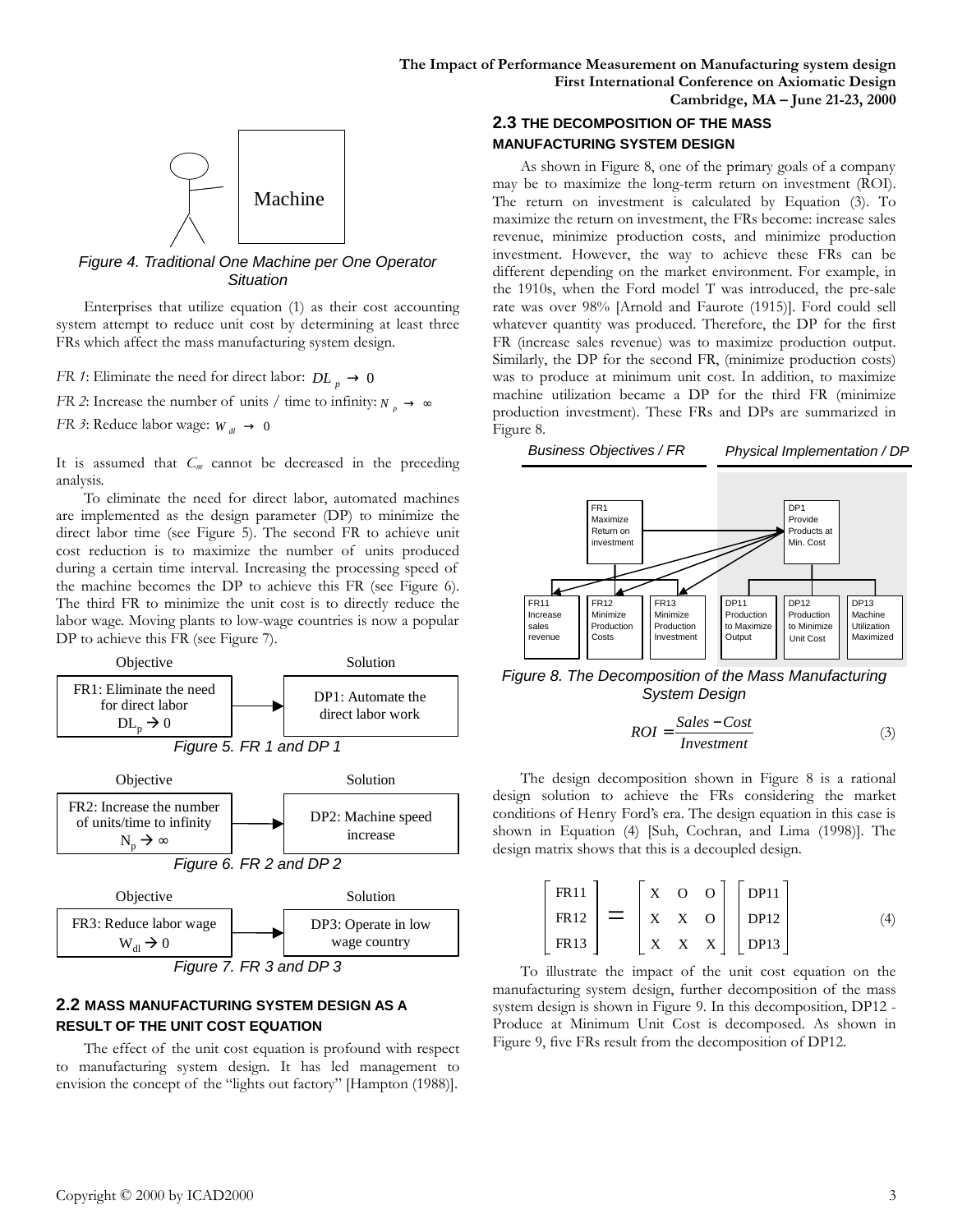**The Impact of Performance Measurement on Manufacturing system design First International Conference on Axiomatic Design Cambridge, MA – June 21-23, 2000**



#### *Figure 9. Further Decomposition of Mass Production System – Line Management Level*

This design is an incomplete design from the axiomatic design point of view since one DP (DP123) is used to achieve three FRs (FR123, FR124, and FR125) [Suh (1990)]. Equation (5) indicates that the unit cost equation reinforces the use of DP123 to reduce the perceived unit cost.

The design equation clearly shows the emphasis on decreasing of unit direct labor cost. As previously discussed, there are three approaches for reducing the unit cost by reducing unit direct labor cost. These approaches provide the next level of the mass manufacturing system design decomposition. It is essential to notice that automation, manufacturing in low wage countries and the design and operation of high-speed machine are options for unit cost reduction. The next layer of the mass production decomposition is best illustrated by Figure 10.

DP121 DP122 DP123 X O O O X O O O X FR121 FR122 FR123 FR124 FR125 = O O X O O X

*Figure 10.Further Decomposition of Mass Production System – Minimization of Direct Labor Cost*



### *Figure 11. Design Decomposition of Unit Labor Cost Minimization – Line Engineers Level*

Further decomposition of the unit direct labor cost reveals design parameters that characterize current mass production plant design and operation. In Figure 11, the efforts to minimize the unit direct labor cost are further analyzed by decomposition using the zig-zagging process.

### **2.4 SYSTEM DYNAMICS EXPRESSION OF ADVERSE EFFECTS OF UNIT COST EQUATION IN MASS MANUFACTURINGN**

**FR 123 FR 124 FR 124 FR 124 FR 124 FR 124 FR 124 FR 124 FR 124 FR 124 FR 124 FR 124 FR 124 FR 124 FR 124 FR 124 FR 124 FR 124 FR 124 FR 124 FR 124 FR 124 FR 124 FR 124 FR 12 DP 123 DP123 DP123** unit cost equation, which is to produce at minimum unit cost. **FR 123a Eliminate the need for direct labor** achieve the ultimate goal, which is the long-term profitability of **Optimization practices business and the unit cost equation never** Figure 12 shows how manufacturing processes in the traditional mass manufacturing system have evolved toward meeting the performance measures of the unit cost equation. The current unit cost equation, as a sole dominant factor among the performance measures of production system and equipment design, leads to improvement of operation, instead of the affect of the unit cost equation. The irony is that the negative interactions eventually undermine the highest and original FR of Due to these intangible side effects, these production system

| OR | the enterprise. | <b>FR 123b</b><br>Increase number of<br>unit/time to infinity<br>$N \rightarrow \infty$ | <b>DP 123b</b><br><b>Machine</b> speed<br>increase |
|----|-----------------|-----------------------------------------------------------------------------------------|----------------------------------------------------|
|    |                 | <b>FR 123c</b><br>Reduce labor wage<br>$W_a \rightarrow 0$                              | <b>DP 123c</b><br>▶ Operate in low wage<br>country |

(5)

**OR**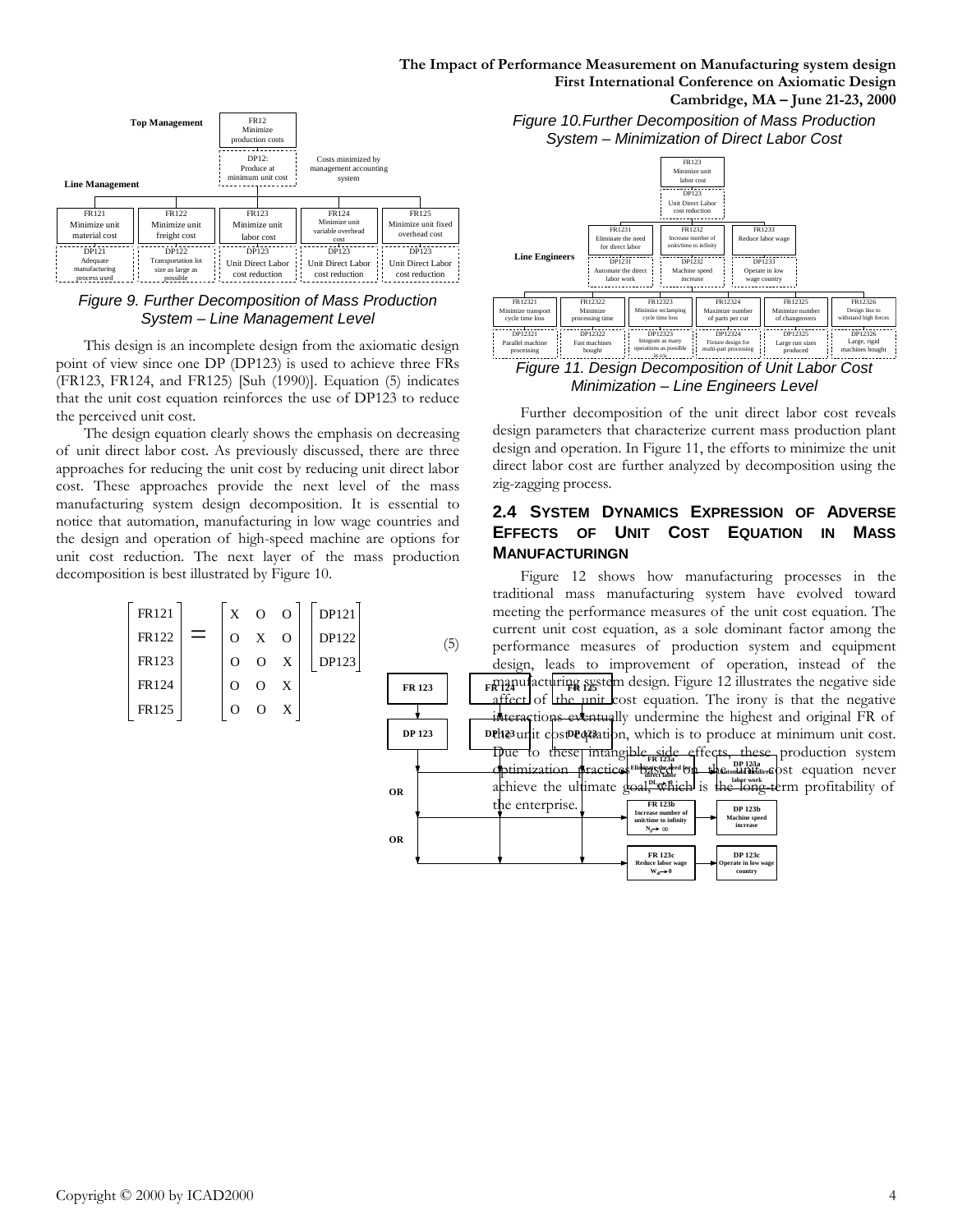

*Figure 12. System Dynamics Expression of Adverse Effects of Unit Cost Equation in Mass Manufacturing System*

## **3. THE MANUFACTURING SYSTEM DESIGN (MSD) AND NEW PERFORMANCE MEASURES**

## **3.1 THE MSDD REFLECTS THE SYSTEM DESIGN FRS AND DPS THAT ARE NECESSARY TO SOLVE TODAY'S COMPETITIVENESS PROBLEM.**

Due to the high competition and volatile customer requirements today, companies cannot sell as many products as they produce. In addition low price does not guarantee sales any more. Therefore, other competitive aspects such as responsiveness, on-time delivery, quality, and product variety are very important. For this reason, a different set of objectives (FRs) and solutions (DPs) is required to achieve the goals of a company. "Lean" manufacturing is the name that has been given to the manufacturing system design that has successfully achieved these objectives in today's environment. In today's manufacturing systems, sales revenue is increased by maximizing customer satisfaction rather than simply producing more. In addition, since charging more than market price is almost impossible in today's highly competitive market, the production costs are reduced to the target cost, which is determined by market price and expected profit. To reduce the production cost down to the target cost, all types of non-value adding sources of cost are eliminated. Finally, to minimize production investment, an investment based on a long-term system strategy is sought so that right-sized, generalpurpose machines are used instead of highly-automated, highspeed machines. The differences in terms of design parameters between mass manufacturing systems and today's "lean" manufacturing systems are summarized in Figure 13.

Today's manufacturing system design can also be decomposed. The approach is to increase revenue by satisfying customer while decreasing cost and minimizing investment. To increase customer satisfaction, competitiveness in three areas is emphasized: quality, on-time delivery, and shortened delivery time. To minimize production costs, lean manufacturing systems are designed to be able to eliminate all types of non-value adding waste coming from direct and indirect labors and equipment. To minimize investment, a long-term capacity strategy is considered, so that right-sized, general-purpose machines are usually acquired. Figure 14 presents the manufacturing system design decomposition that reflect the necessary FRs and DPs in today "lean" manufacturing environment [Cochran and PSD lab (2000)].



*Figure 13. Comparison between Mass Production and Lean Manufacturing system design*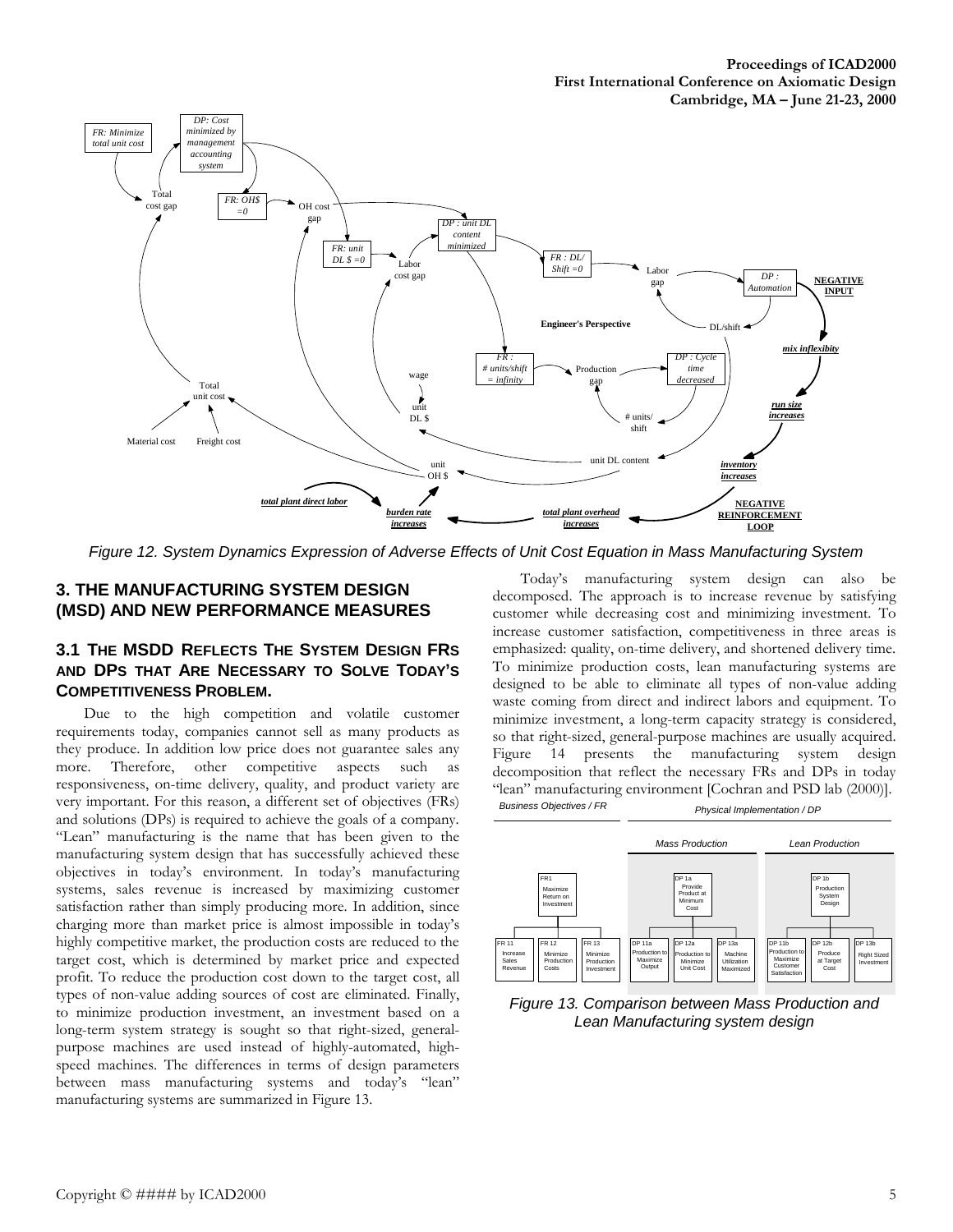

### *Figure 14. Manufacturing System Design Decomposition Reflecting Today's " Lean" Manufacturing Objectives*

With this design decomposition, the differences between equipment design in "lean" and "mass" plants can be explained. By looking at some characteristic FR-DP pairs in this chart, it is recognized that the equipment in mass manufacturing systems is the result of operation-focused thinking while the equipment in lean production systems is the result of a new system design thinking, which uncouples labor cost from the speed of the machine. To reduce labor cost, operator's work content is matched to the customer demand cycle time. To reduce cost, the motions of the operator are decreased (see Figure 16, panel B). A machine represents the physical integration, which is necessary to satisfy multiple FR-DP pairs that are functionally independent by definition from the decomposition (Figure 17). The machine in Figure 16, panel B, achieves multiple FR-DP pairs as defined by the manufacturing system design decomposition. The FRs and DPs, which a machine must meet in this new manufacturing system design, are listed in Table 1.



*Figure 16. Comparison of Mass and Lean Broach Machine Design [Cochran and Dobbs, 1999]*



*Figure 17. FR-DP Pairs Affecting Machine Design*

|  |  | Table 1. FRs and DPs Affecting Equipment Design |  |  |
|--|--|-------------------------------------------------|--|--|
|  |  |                                                 |  |  |

|                          | $1800$ $11110$ and $21010$ and $9100$ and $1000$ and $1000$ |
|--------------------------|-------------------------------------------------------------|
|                          |                                                             |
| FR-O11 Eliminate machine | DP-Q11 Selection / maintenance                              |
|                          |                                                             |

#### **The Impact of Performance Measurement on Manufacturing system design First International Conference on Axiomatic Design Cambridge, MA – June 21-23, 2000**

|                                   | Cambridge, MA – June 21-25, 200  |
|-----------------------------------|----------------------------------|
| assignable causes.                | of equipment                     |
| FR-Q13 Eliminate method           | DP-Q13 Process plan design       |
| assignable causes.                |                                  |
| FR-Q123 Ensure operator           | DP-Q123 Mistake proof            |
| human errors do not translate to  | operations (Poka-yoke)           |
| defects.                          |                                  |
| FR-R113 Identify nature of        | DP-R113 Context sensitive        |
| disruption.                       | feedback                         |
| FR-P12 Ensure predictable         | DP-P12 Maintenance of            |
| equipment output.                 | equipment reliability            |
| FR-T12 Ability to produce in      | DP-T12 Design quick changeover   |
| sufficiently small run sizes      | for material handling and        |
|                                   | equipment                        |
| FR-T221 Automatic cycle time      | DP-T221 Design of appropriate    |
| $\leq$ minimum takt time          | automatic work content at each   |
|                                   | station                          |
| FR-T51 Ensure that support        | DP-T51 Subsystems and            |
| resources don't interfere with    | equipment configured to separate |
| production resources.             | support and production access    |
|                                   | requirements                     |
| FR-T52 Ensure that production     | DP-T52 Ensure coordination and   |
| resources (people/automation)     | separation of production work    |
| don't interfere with one another. | patterns                         |
| FR-T53 Ensure that support        | DP-T53 Ensure coordination and   |
| resources (people/automation)     | separation of support work       |
| don't interfere with one another. | patterns                         |
| FR-D11 Reduce tasks that tie      | DP-D11 Machines & stations       |
| the operator to the               | designed to run autonomously     |
| machine/station                   |                                  |
| FR-D21 Minimize wasted            | DP-D21 Configure                 |
| motion of operators between       | machines/stations to reduce      |
| stations.                         | walking distance                 |
| FR-D23 Minimize wasted            | DP-D23 Ergonomic interface       |
| motion in operators' work         | between the worker, machine and  |
| preparation                       | fixture                          |
| FR123 Minimize facilities cost    | DP123 Reduction of consumed      |
|                                   | floor space                      |
| FR13 Minimize investment over     | DP13 Investment based on a long  |
| production system life cycle.     | term system strategy             |

## **3.2 ALIGNING THE PERFORMANCE MEASURES (PMS) WITH THE MANUFACTURING SYSTEM DESIGN**

Since the manufacturing system design decomposition reflects general FRs of manufacturing system, the performance measures derived from it are also generally applicable to many types of manufacturing environment. Figure 1 illustrates when performance measures are clearly aligned with the FRs of the manufacturing system design. The performance measures are aligned to the FRs of the decomposition according to three levels of management. Details of the performance measures according to the levels of management are presented in the Appendix.

## **3.3 CHARACTERISTICS OF COST ACCOUNTING SYSTEM AS A PERFORMANCE MEASURE**

According to Hiromoto [Hiromoto (1988)], it is noteworthy that in order to make accounting policies subservient to corporate strategy, Japanese manufacturing strategy places high premiums on quality and timely delivery in addition to low-cost production. Thus "lean" companies make extensive use of non-financial measures to evaluate factory performance.

 Unlike accounting systems that support the preparation of periodic financial reports, cost accounting systems are not subjective to rules or standards such as generally accepted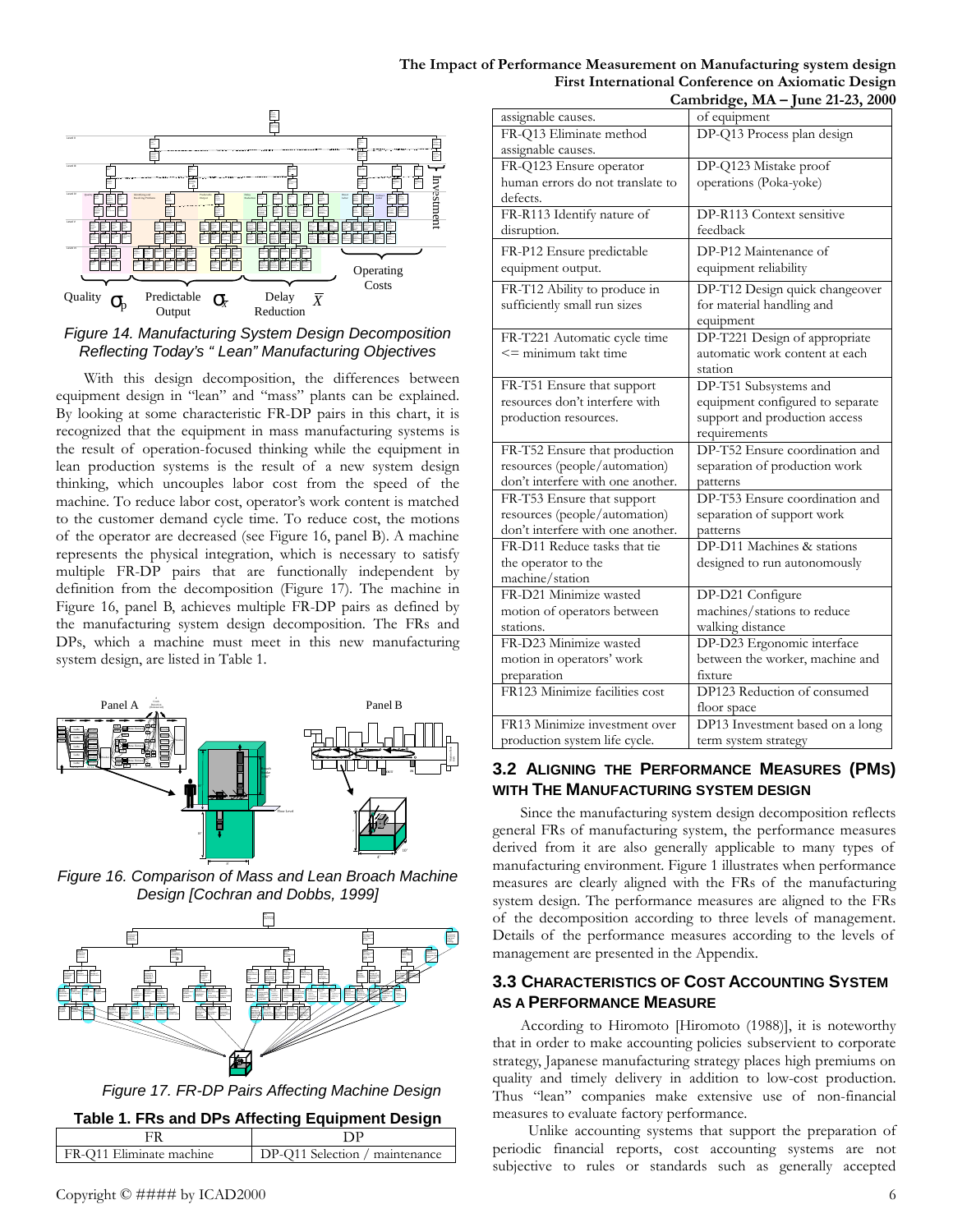#### **The Impact of Performance Measurement on Manufacturing system design First International Conference on Axiomatic Design Cambridge, MA – June 21-23, 2000**

accounting principles. Therefore, there is no reason to think that there is a unique right cost accounting system. Enterprise can develop its own cost accounting system based on the market environment and long-term strategy. What is important is that a cost accounting system should have the characteristics previously presented to be aligned with the enterprise objectives.

Equation (6) is a proposed template of the new unit cost equation from the manufacturing system design decomposition.

Quality cost includes the influence of all quality problems of a product. That is, it should include not only the cost due to scrap and rework which take place within the factory, but also all the losses which are generated after products are shipped to the customers. Throughput time cost terms represents all the losses that take place when a manufacturing system fails to deliver products on time and meet customer expected lead-time. Overhead allocation should be determined in a manner that guarantees that there is no product cost distortion. It is clear that there is no unique correct way to estimate all the cost terms in equation (6). Finding a reasonable way to estimate these terms is a rigorous research topic. For this reason, we have proposed the approach given by Figure 1 to align performance measures to the manufacturing system design.

$$
\mathbf{a} = \frac{C_Q + C_M + C_T(\overline{X}) + C_T(\overline{V}_X) + C_{DL} + C_{IDL} + C_M + C_{INV}}{N_p}
$$
  
where  $\mathbf{a} = \text{unit cost}$ 

 $C_Q$  = quality cost

 $C_{\text{NI}}$  = cost due to not improving

 $C_M$  = material cost  $C_{IDL}$  = indirect labor cost  $C_{DL}$  = direct labor cost  $C_T(V_X)$  = cost due to variation of throughpu t time  $C_T(X)$  = cost due to mean throu ghput time (6)

 $C_{\text{INV}} =$  investment cost

 $N_p$  = number of parts produced

## **4. CONCLUSION**

The true objective of the performance measurement system is to help management keep its enterprise competitive by adding value to the products and enhancing customer satisfaction. Again, in today's market, the factors that make products competitive include not only cost but also non-financial factors such as quality and delivery time. Therefore, performance measures should reflect these non-financial aspects so as to guide the system design to be more competitive. For this reason, axiomatic design is very useful to develop the right performance measurement system that will serve the real objectives of a firm. Axiomatic design reveals the cause-effect relationships of the functional requirements of a system and the corresponding design parameters and clearly presents them by the design decomposition procedure. Therefore, the development of a useful performance measurement system that reflects the goals of the system design is greatly facilitated.

## **5. REFERENCES**

[1] Amber, G.H.and Amber, P.S., *Anatomy of Automation*, Prentice-Hall, Englewood Cliffs, 1962.

- [2] Arnold, H. L. and Faurote, F. L., *Ford Method and Ford Shop*, The Engineering Magazine Company, 1915.
- [3] Carrus, B. J. and Cochran, D. S., "Application of a Design Methodology for Production Systems," *Annals of the 2nd International Conference on Engineering Design and Automation*, Maui, Hi, 1998.
- [4] Cochran, S*., The Design and Control of Manufacturing Systems*, Ph.D. thesis, Auburn University, 1994.
- [5] Cochran, D. S., Dobbs, D. C., "Two Plant Comparison, Utilizing the Production System Design Decomposition Framework", Submitted to *Journal of Manufacturing Systems*. February, 1999.
- [6] Cochran, D.S. and PSD lab, "Manufacturing System Design Decomposition", *MIT internal document*, 2000.
- [7] Duda, J., Cochran, D., Castaneda-Vega, J., Baur, M., Anger, R., and S. Taj., "Application of a Lean Cellular Design Decomposition to Automotive Component Manufacturing System Design", presented at the Society of Automotive Engineers International Automotive Manufacturing Conference, Detroit, MI, 1999.
- [8] Eccles and Robert, G., "The Performance Measurement Manifesto", *Harvard Business Review*, January – February 1991, pp. 131 – 137.
- [9] Fry, T., "Japanese manufacturing performance criteria", *International Journal of Production Research*, vol. 33, no. 4, 1995, pp. 933-954.
- [10] Hampton, William J., "GM Bets an Arm and a Leg on a People-Free Plant", Business Week, September 1988, pp.72- 73.
- [11] Hiromoto, T., "Another Hidden Edge Japanese Management Accounting", *Harvard Business Review*, July-August 1988, pp.22- 26.
- [12] Horngren, C., Foster, G., and Datar, S., Cost Accounting: A Managerial Emphasis, 1999, Prentice-Hall
- [13] Johnson, H. Thomas, and Kaplan, Robert S., *Relevance Lost – The Rise and Fall of Management Accounting*, 1987, Harvard Business School Press.
- [14] Shingo, Shingeo, *A Study of the Toyota Production System*, Productivity Press, 1989.
- [15] Suh, N. P., *Principles of Design*, New York: Oxford University Press, 1990.
- [16] Suh, N., Cochran, D., and Lima, P., "Manufacturing System Design", *Annals of 48th General Assembly of CIRP*, Vol.47, No.2, 1998, pp. 627-639.
- [17] Wheelwright, Steven C., "Reflecting Corporate Strategy in Manufacturing Decisions", *Business Horizon*, February 1978, pp.57 – 66.
- [18] Wisner, Joel D., and Fawcett, Stanley E., "Linking Firm Strategy to Operating Decision Through Performance Measurement," Production and Inventory Management Journal, 1991, Third Quarter, pp. 5-11.